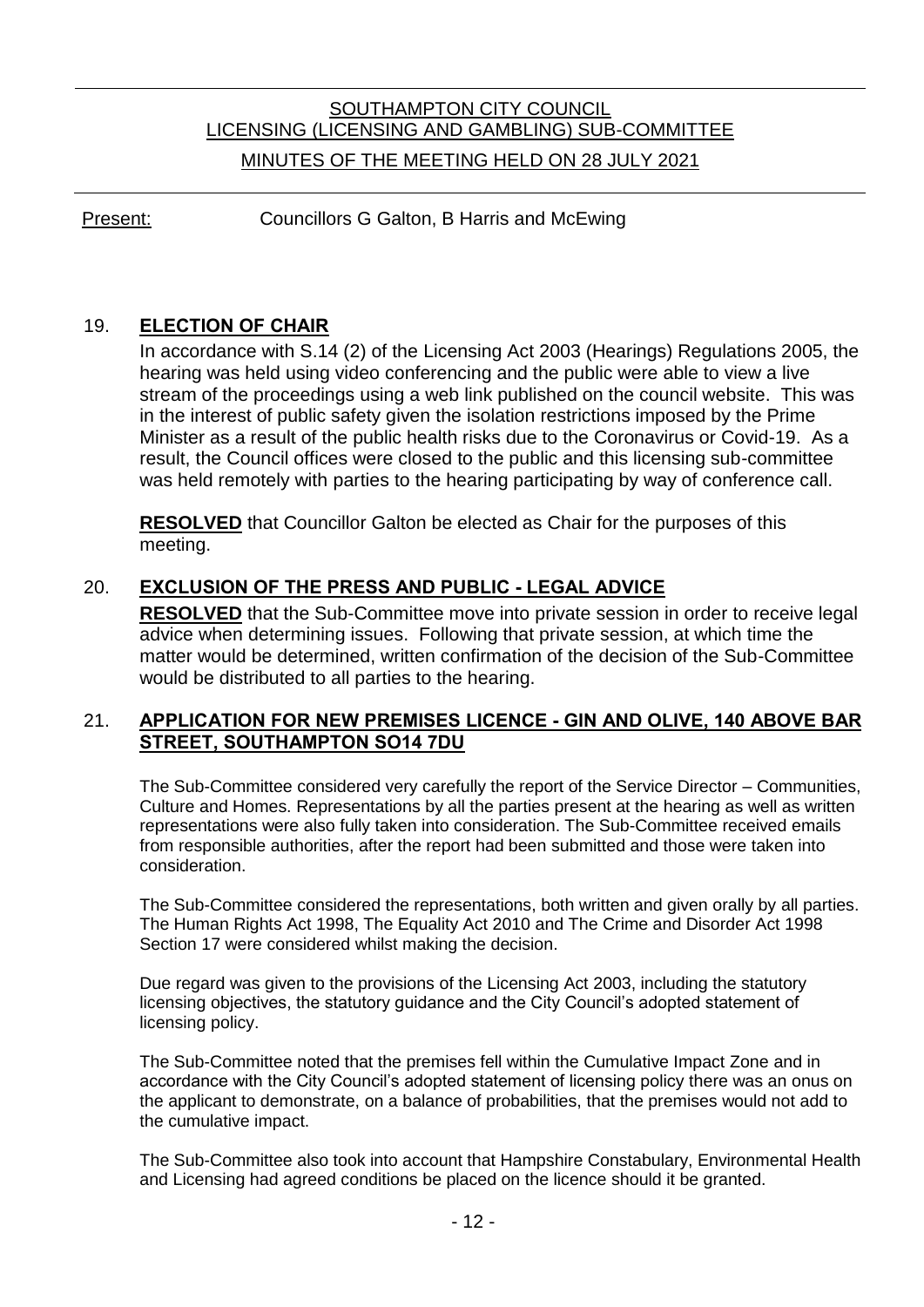The Sub-Committee noted that no other Responsible Authorities had made representations to the Hearing. Having considered all of the above the Sub-Committee:

**RESOLVED** to grant the licence in accordance with the application save the following conditions:

• Licensable activity would be as follows:

| Sunday    | 10.00am - 11.30pm |  |
|-----------|-------------------|--|
| Monday    | 10.00am - 11.30pm |  |
| Tuesday   | 10.00am - 11.30pm |  |
| Wednesday | 10.00am - 11.30pm |  |
| Thursday  | 10.00am - 12.30am |  |
| Friday    | 10.00am - 01.30am |  |
| Saturday  | 10.00am - 01.30am |  |

• The premises will close 30 minutes after licensable activity ends.

• The hours of operation of the premises and this includes all licensable activity shall not exceed the times set by the planning permission relevant to each part of the premises.

• Within a period of 3 calendar months from the first date of opening to paying customers any Designated Premises Supervisor (DPS) for the premises shall not be a DPS for any other premises at the same time.

• No emptying of bottles or glass outside between 21.00 and 09.00 hours

• The external doors and windows to be closed during live music performance, except for access and egress

• The sound level will be such that the level of music is not audible at nuisance level at the boundary of the nearest noise sensitive property at any time

#### **Reasons**

The Sub-Committee noted the representations received by the local residents and that the appropriate Responsible Authorities had been in contact with the applicant and had imposed conditions on the license, which were agreed by the applicant.

The Sub-Committee heard from local residents and were also addressed by the applicant, Mr Anthony Ferreira, PC Mark Hawley, Hampshire Constabulary, Phil Bates, Licensing Manager Southampton City Council.

The Sub-Committee noted that some of the objections were irrelevant to the licensing objectives such as planning issues. Whilst some of the public nuisance issues were related to other premises.

The Sub-Committee listened to the concerns of the local residents regarding issues of noise and anti-social behaviour. Local residents were reassured that following the grant of a license, should they experience any issues with noise or anti-social behaviour, they could request a review of the license.

The Sub-Committee noted the *Ask Angela* policy was to be in place and staff trained accordingly.